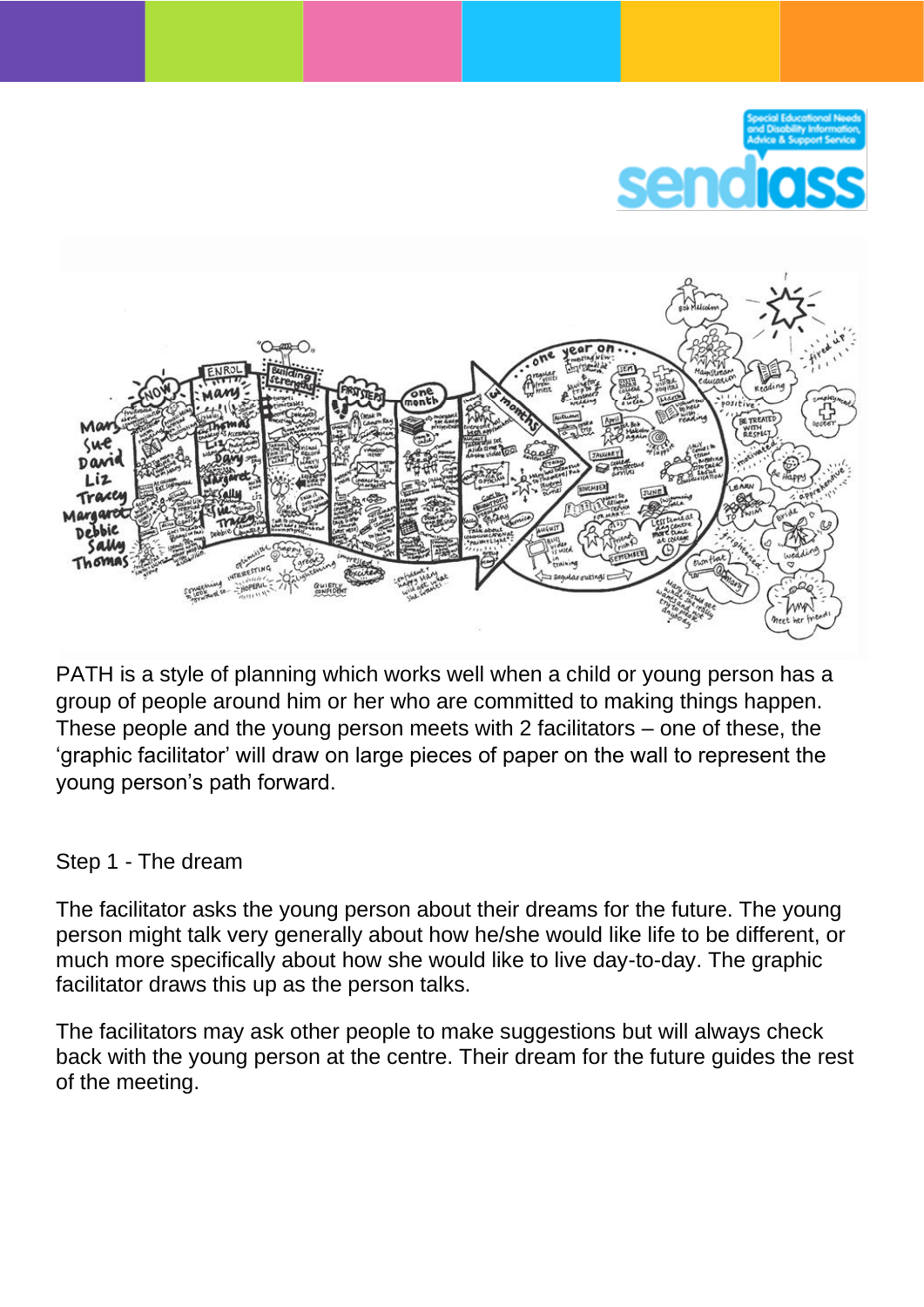Step 2 - Sensing the goal

The facilitators ask everyone to imagine that a year has passed and that they are back in the same room remembering what has happened.

Everyone tells the facilitators what it is like to live in this better future, what events have taken place and what they have all done to make the dream more of a reality. There are two rules to this stage – all goals recorded have to be both positive and possible.

Step 3 - Now

Step 3 looks at the situation now and the difference between where the group is now and where everyone wants to be in a years' time.

Step 4 - Enrol/Who's on board?

None of the goals are achievable by the person working on her own. Step 4 looks at who needs to help. This could be people at the meeting, but also those who are not present. Sometimes there are people who could stand in the way of the goals. Their names are recorded so that a strategy can be developed for winning them over

Step 5 - How are we going to build strength?

This can sometimes be a very important step in identifying what the group will need to do to maintain strength and commitment to their goals.

It can sometimes be as simple as meeting regularly and supporting each other by phone. Sometimes it means acknowledging and changing destructive patterns in the group.

Step 6 - Three/six month goals

The facilitator asks the group to pick a date within the next year, normally either three or six months later, and to set interim goals.